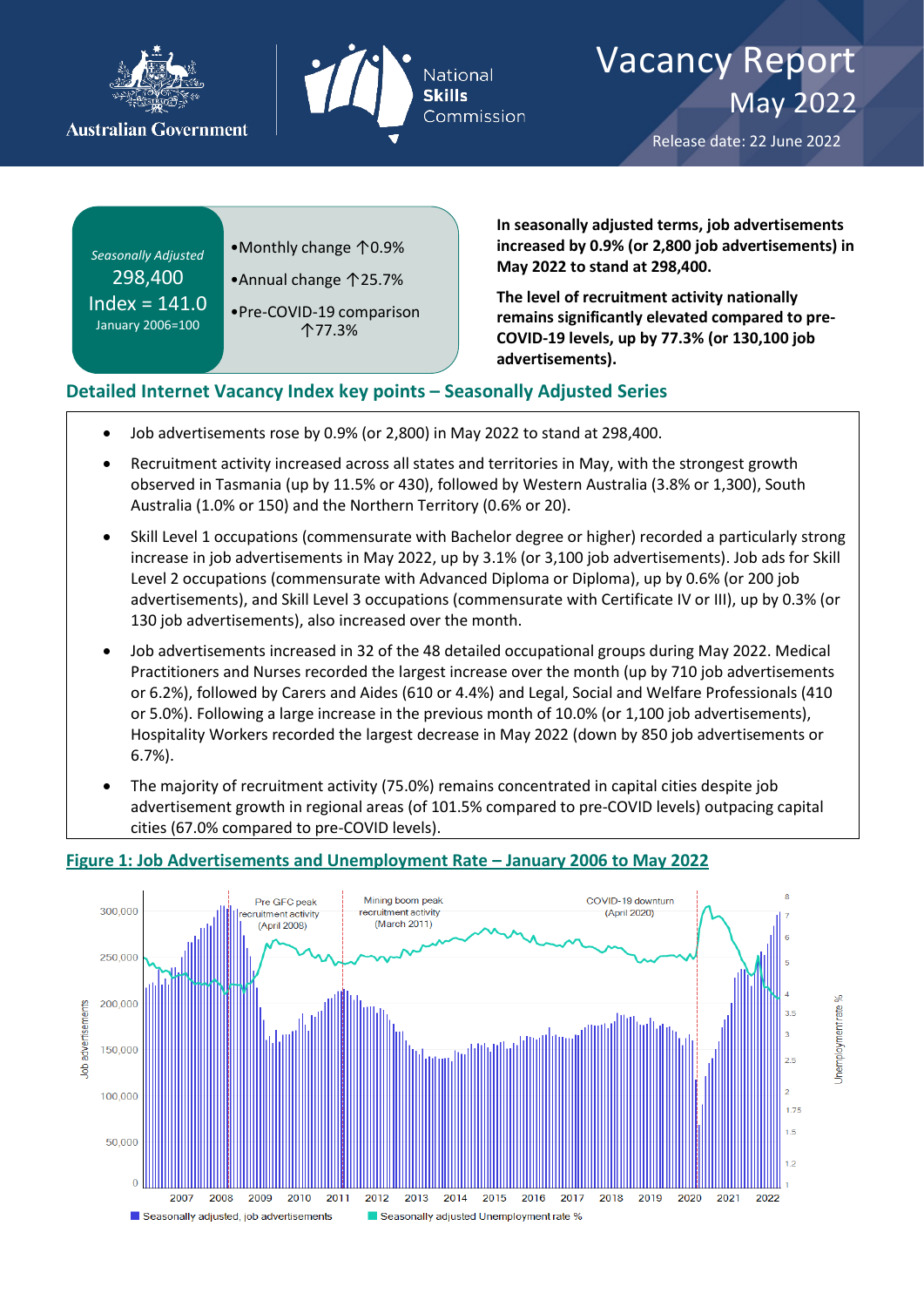# **Occupational Groups – seasonally adjusted series**

Job advertisements increased in half of the broad occupational groups during May 2022. The strongest increase over the month was observed for Professionals (up by 3.5% or 2,800 job advertisements), followed by Managers (1.8% or 580) and Community and Personal Service Workers (1.6% or 540).

The level of recruitment activity nationally remains elevated as compared to pre-COVID-19 levels across all eight major occupational groups. The strongest gains have been recorded for Labourers (up by 147.8% or 14,400 job advertisements), followed by Community and Personal Service Workers (131.8% or 19,300) and Machinery Operators and Drivers (101.1% or 7,800). *(See Table 1)*

### **Table 1: Major Occupational group headline results**

| IVI by Occupation - May 2022                  | <b>Monthly</b><br>change (%) | <b>Monthly</b><br>change (no.) | Pre-COVID<br>change (%) | Pre-COVID<br>change (no.) | Number of job<br>advertisements |
|-----------------------------------------------|------------------------------|--------------------------------|-------------------------|---------------------------|---------------------------------|
| <b>Managers</b>                               | 1.8%                         | 580                            | 51.0%                   | 10,900                    | 32,200                          |
| Professionals                                 | 3.5%                         | 2,800                          | 58.6%                   | 30,200                    | 81,800                          |
| <b>Technicians and Trades Workers</b>         | $-0.8%$                      | $-340$                         | 79.0%                   | 17,600                    | 40.000                          |
| <b>Community and Personal Service Workers</b> | 1.6%                         | 540                            | 131.8%                  | 19.300                    | 33,900                          |
| <b>Clerical and Administrative Workers</b>    | 0.1%                         | 30                             | 65.2%                   | 18,400                    | 46,600                          |
| Sales Workers                                 | $-1.3%$                      | $-330$                         | 92.9%                   | 11.800                    | 24.600                          |
| Machinery Operators and Drivers               | $-2.1%$                      | $-330$                         | 101.1%                  | 7.800                     | 15,600                          |
| Labourers                                     | $-3.1%$                      | $-780$                         | 147.8%                  | 14,400                    | 24,200                          |
| <b>Australia</b>                              | 0.9%                         | 2.800                          | 77.3%                   | 130.100                   | 298,400                         |

# **Detailed Occupations – seasonally adjusted series**

Job advertisements increased across 32 of the 48 detailed occupational groups during May 2022.

Medical Practitioners and Nurses recorded the largest increase in level over the month (up by 710 job advertisements or 6.2%), followed by Carers and Aides (610 or 4.4%) and Legal, Social and Welfare Professionals (410 or 5.0%). Following a large increase in the previous month of 10.0% (or 1,100 job advertisements), Hospitality Workers recorded the largest decrease in May 2022 (down by 850 job advertisements or 6.7%). *(See Table 2)*

### **Table 2: Detailed Occupational groups – Largest growth, month to May 2022**

| Largest growing detailed occupations $-$<br><b>May 2022</b> | Monthly change<br>(%) | <b>Monthly change</b><br>(no.) | Number of job<br>advertisements |
|-------------------------------------------------------------|-----------------------|--------------------------------|---------------------------------|
| <b>Medical Practitioners and Nurses</b>                     | 6.2%                  | 710                            | 12.000                          |
| <b>Carers and Aides</b>                                     | 4.4%                  | 610                            | 14.500                          |
| Legal, Social and Welfare Professionals                     | 5.0%                  | 410                            | 8.600                           |
| <b>Education Professionals</b>                              | 10.7%                 | 390                            | 4.000                           |
| Construction, Production and Distribution Managers          | 4.3%                  | 320                            | 7.600                           |

Recruitment activity exceeds pre-COVID-19 levels across all 48 detailed occupational groups. General-Inquiry Clerks, Call Centre Workers, and Receptionists recorded the largest increase (10,400 job advertisements or 84.2%), followed by Sales Assistants and Salespersons (9,500 or 128.8%) and Carers and Aides (7,900 or 119.2%). *(See Table 3)*

• The strongest increases from pre-COVID-19 levels in percentage terms were recorded for Food Preparation Assistants (up by 287.2%), Cleaners and Laundry Workers (247.7%) and Hospitality Workers (186.3%).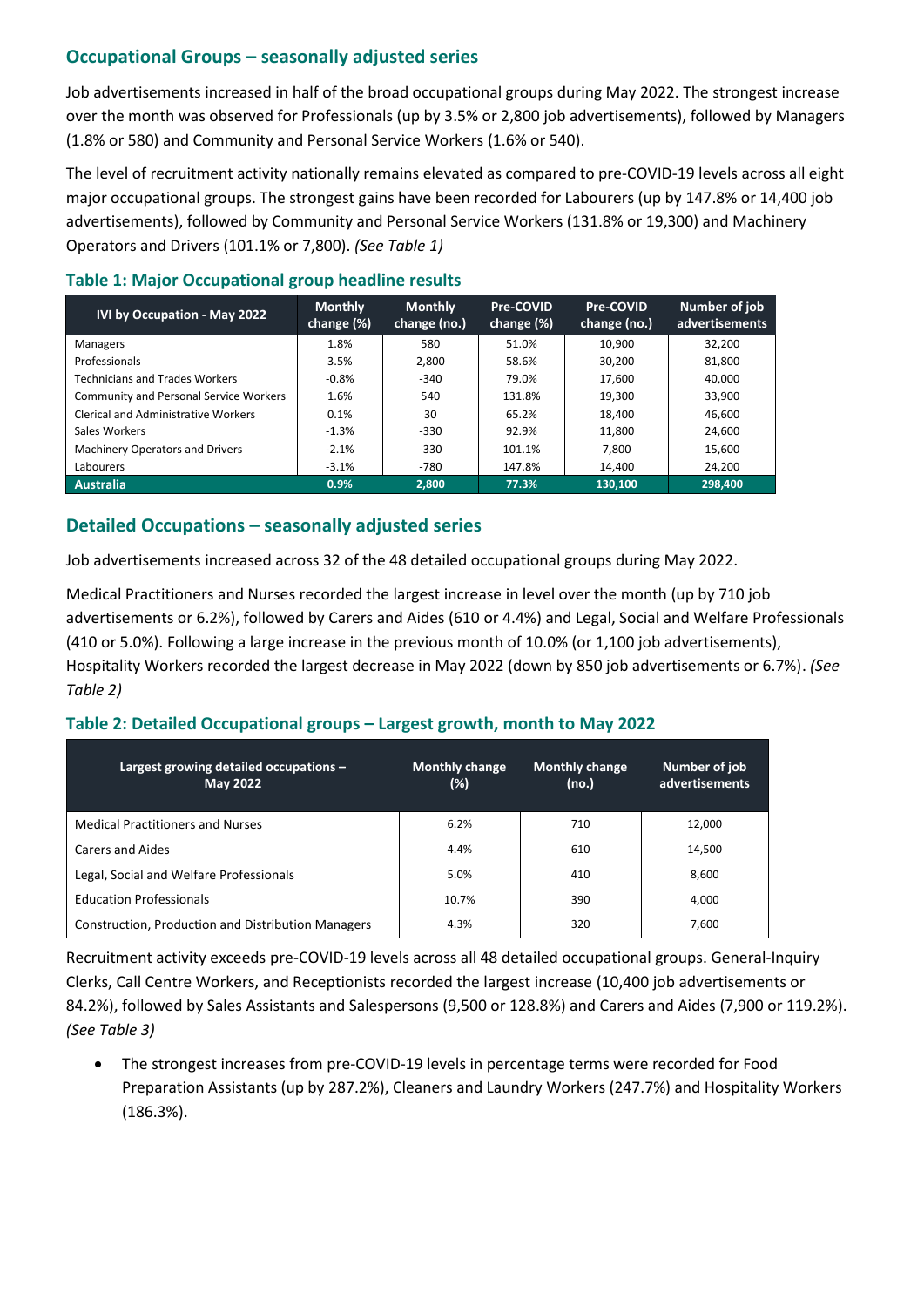|  |  | Table 3: Detailed Occupational groups - Largest growth, compared to pre-COVID-19 levels |
|--|--|-----------------------------------------------------------------------------------------|
|--|--|-----------------------------------------------------------------------------------------|

| Largest growing detailed occupations -<br>pre-COVID levels     | Pre-COVID<br>change (%) | Pre-COVID<br>change (no.) | Number of job<br>advertisements |
|----------------------------------------------------------------|-------------------------|---------------------------|---------------------------------|
| General-Inquiry Clerks, Call Centre Workers, and Receptionists | 84.2%                   | 10.400                    | 22,800                          |
| Sales Assistants and Salespersons                              | 128.8%                  | 9.500                     | 16,800                          |
| Carers and Aides                                               | 119.2%                  | 7.900                     | 14,500                          |
| <b>Hospitality Workers</b>                                     | 186.3%                  | 7.700                     | 11,800                          |
| <b>Medical Practitioners and Nurses</b>                        | 92.8%                   | 5.800                     | 12,000                          |

# **Skill Level – seasonally adjusted series**

Skill Level 1 occupations (commensurate with Bachelor degree or higher) recorded a particularly strong increase in job advertisements in May 2022, up by 3.1% (or 3,100 job advertisements). Skill Level 2 occupations (commensurate with Advanced Diploma or Diploma), up by 0.6% (or 200 job advertisements), and Skill Level 3 occupations (commensurate with Certificate IV or III), up by 0.3% (or 130 job advertisements), also increased over the month. *(See Table 4)*

The level of recruitment activity remains elevated across all Skill Level groups compared with pre-COVID-19 job advertisement levels. The strongest increases have been for lower skilled occupations, with Skill Level 5 (commensurate with Certificate I or secondary education) occupations recording the strongest increase (up by 143.9% or 23,800 job advertisements), followed by Skill Level 4 occupations (commensurate with Certificate II or III) (93.0% or 38,600 job advertisements) and Skill Level 3 occupations (80.1% or 19,100 job advertisements).

#### **Table 4: Skill Level groups headline results**

| IVI by Skill Level - May 2022                        | <b>Monthly</b><br>change (%) | <b>Monthly</b><br>change (no.) | Pre-COVID<br>change (%) | Pre-COVID<br>change (no.) | Number of job<br>advertisements |
|------------------------------------------------------|------------------------------|--------------------------------|-------------------------|---------------------------|---------------------------------|
| Skill Level 1 - Bachelor degree or higher            | 3.1%                         | 3,100                          | 54.3%                   | 36,500                    | 103,800                         |
| Skill Level 2 - Advanced Diploma or Diploma          | 0.6%                         | 200                            | 65.3%                   | 12.500                    | 31,600                          |
| Skill Level 3 - Certificate IV or III* (Skilled VET) | 0.3%                         | 130                            | 80.1%                   | 19,100                    | 42.900                          |
| Skill Level 4 - Certificate II or III                | $-0.6%$                      | -480                           | 93.0%                   | 38.600                    | 80.100                          |
| Skill Level 5 - Certificate I or secondary education | $-2.0\%$                     | $-810$                         | 143.9%                  | 23,800                    | 40.400                          |
| Australia                                            | 0.9%                         | 2,800                          | 77.3%                   | 130.100                   | 298,400                         |

The skill level of an occupation is based on the level of educational attainment/experience normally required to work in the occupation according to the Australian and New Zealand Standard Classification of Occupations (ANZSCO). \*Includes at least two years of on-the-job training.

### **States and Territories – seasonally adjusted series**

Recruitment activity increased across all states and territories in May with the strongest growth observed in Tasmania (up by 11.5% or 430 job advertisements), followed by Western Australia (3.8% or 1,300), South Australia (1.0% or 150) and Northern Territory (0.6% or 20). (*See Table 5*)

#### **Table 5: State/Territory headline results**

| <b>IVI by State/Territory -</b><br>May 2022 | <b>Monthly</b><br>change (%) | <b>Monthly</b><br>change (no.) | Pre-COVID<br>change (%) | Pre-COVID<br>change (no.) | Number of job<br>advertisements |
|---------------------------------------------|------------------------------|--------------------------------|-------------------------|---------------------------|---------------------------------|
| New South Wales                             | 0.3%                         | 290                            | 61.3%                   | 35.900                    | 94.500                          |
| Victoria                                    | 0.3%                         | 260                            | 70.9%                   | 32.300                    | 78,000                          |
| Queensland                                  | 0.6%                         | 330                            | 95.0%                   | 29.500                    | 60,400                          |
| South Australia                             | 1.0%                         | 150                            | 101.5%                  | 7.700                     | 15,300                          |
| Western Australia                           | 3.8%                         | 1.300                          | 113.3%                  | 18.300                    | 34,500                          |
| Tasmania                                    | 11.5%                        | 430                            | 137.1%                  | 2.400                     | 4.200                           |
| Northern Territory                          | 0.6%                         | 20                             | 96.2%                   | 1.600                     | 3.300                           |
| <b>Australian Capital Territory</b>         | 0.6%                         | 50                             | 36.7%                   | 2.100                     | 7.900                           |
| <b>Australia</b>                            | 0.9%                         | 2.800                          | 77.3%                   | 130.100                   | 298,400                         |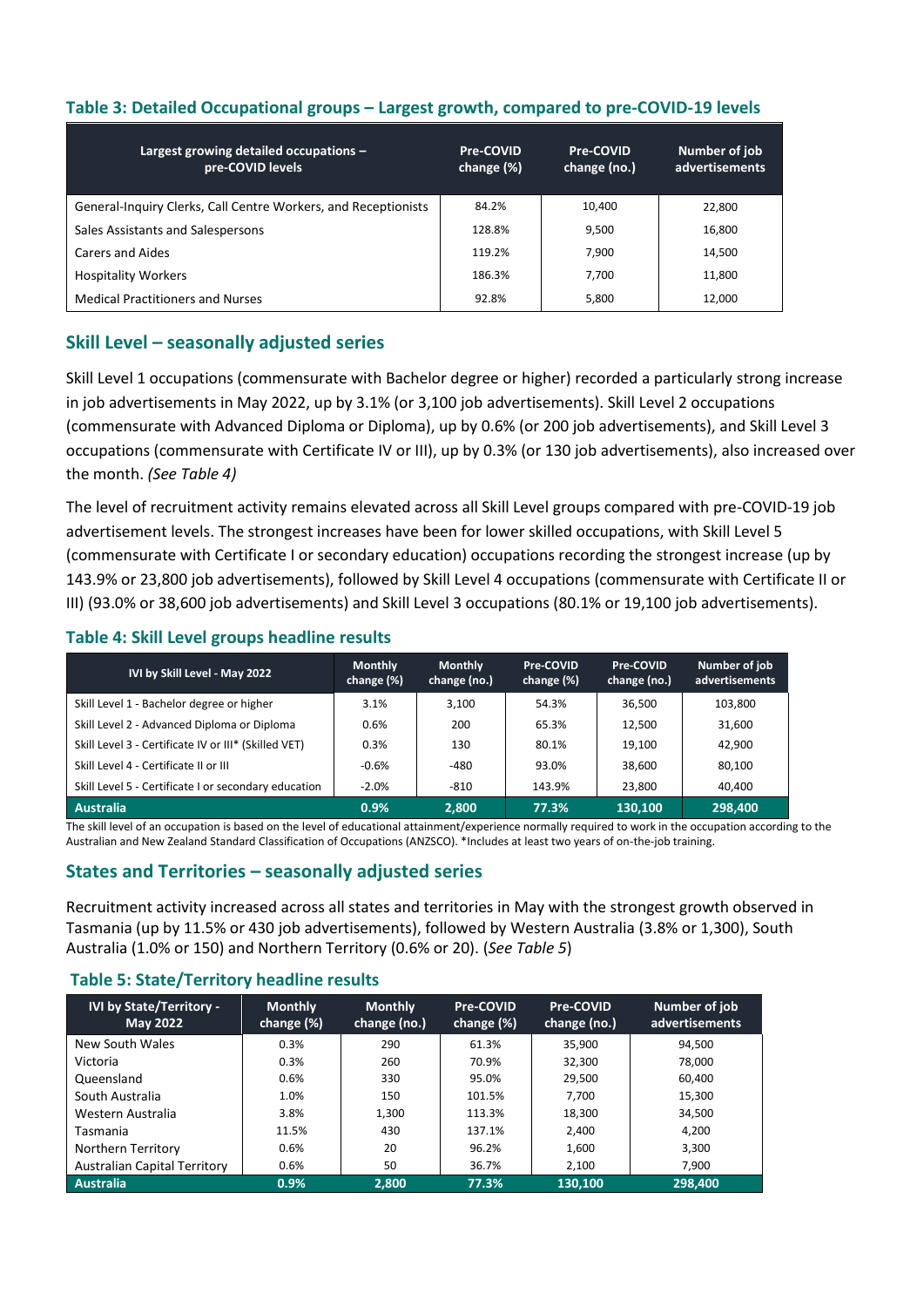### **Regional – three month moving average**

In three month moving average terms, job advertisements continue to exceed pre-COVID-19 levels across all 37 IVI regions.<sup>1</sup> The strongest growth in recruitment activity, compared to pre-COVID-19 levels, remains in regional areas. However, the top five largest (change measured in level, rather than percentage terms) growing IVI regions continues to be led by capital cities: Melbourne (up by 26,800 job advertisements or 67.4%) recorded the largest increase, followed by Sydney (23,800 job advertisements or 50.8%), Brisbane (14,800 job advertisements or 81.9%), Perth (12,500 job advertisements or 98.6%) and Adelaide (6,200 job advertisements or 93.2%). (*See Appendix A.1.)*

- Capital cities account for 70.5% of the total growth in job advertisements compared to pre-COVID-19 levels.
- Job advertisements in capital cities recorded an increase of 67.0% compared to pre-COVID-19 levels. By contrast, job advertisements in regional areas increased by 101.5%.
- The majority of recruitment activity remains concentrated in capital cities despite average job advertisement growth in regional areas outpacing capital cities. May 2022 IVI data shows 75.0% of all job advertisements were recorded in capital cities.



**IVI comparison to pre-COVID-19 levels, by Region**

<sup>&</sup>lt;sup>1</sup> At the regional level of detail, in lieu of seasonally adjusted data, the pre-COVID-19 job advertisement levels are defined as the 12-month average in the original IVI series to February 2020.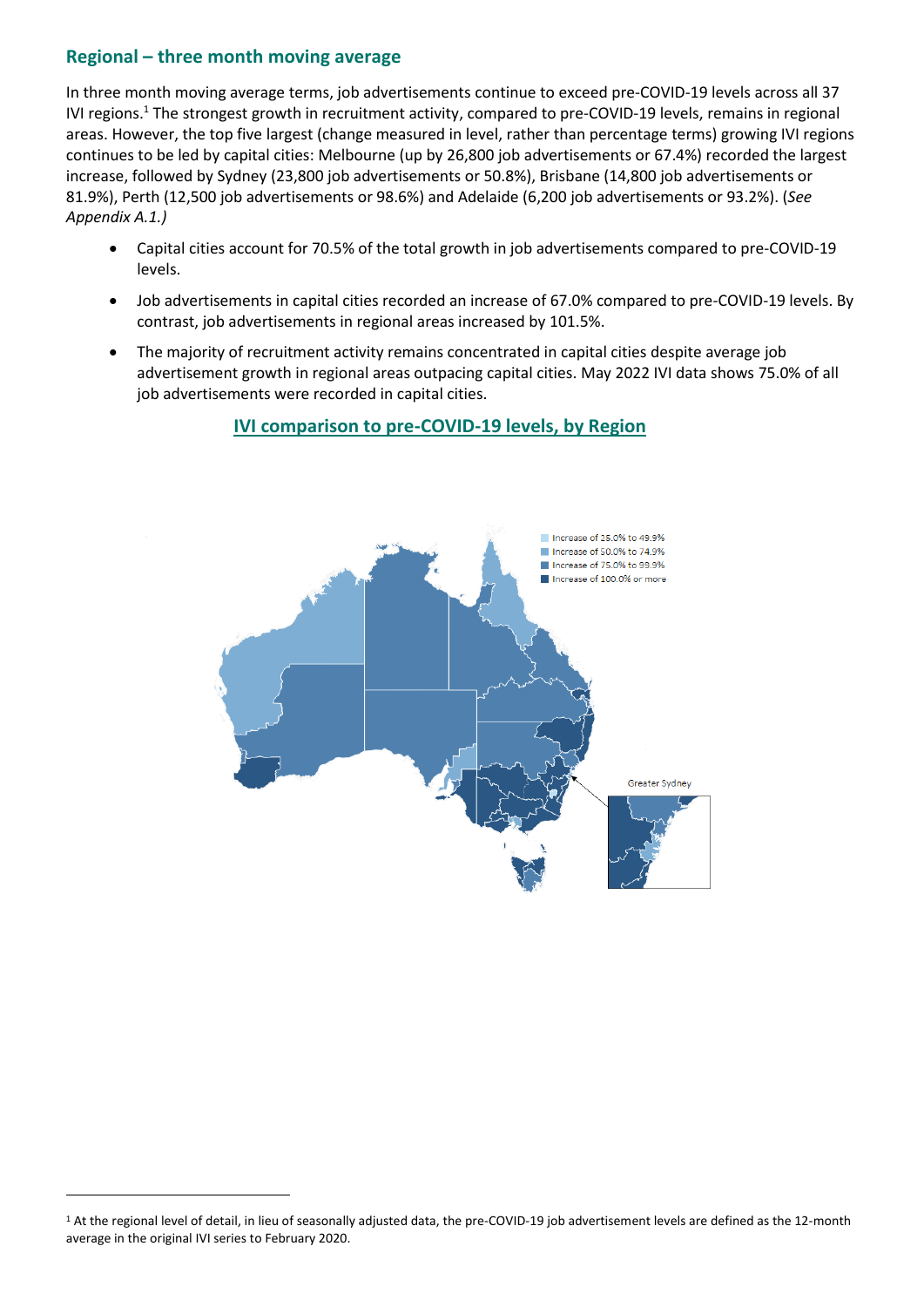# **Appendix A: IVI detailed tables**

# **Table A1: Regional IVI – Three Month Moving Average**

| Regional IVI - May 2022                                            | Pre-COVID  | Pre-COVID    | Number of job  |
|--------------------------------------------------------------------|------------|--------------|----------------|
|                                                                    | change (%) | change (no.) | advertisements |
| <b>New South Wales</b>                                             |            |              |                |
| Blue Mountains, Bathurst & Central West NSW<br>Dubbo & Western NSW | 126.9%     | 1,300        | 2,400          |
|                                                                    | 96.3%      | 700          | 1,400          |
| <b>Gosford &amp; Central Coast</b>                                 | 89.7%      | 1,000        | 2,100          |
| Illawarra & South Coast                                            | 113.9%     | 1,600        | 2,900          |
| <b>NSW North Coast</b>                                             | 105.8%     | 2,100        | 4,100          |
| Newcastle & Hunter                                                 | 92.4%      | 3,100        | 6,500          |
| Riverina & Murray                                                  | 118.5%     | 1,300        | 2,500          |
| Southern Highlands & Snowy                                         | 130.8%     | 670          | 1,200          |
| Sydney                                                             | 50.8%      | 23,800       | 70,600         |
| Tamworth & North West NSW                                          | 139.6%     | 760          | 1,300          |
| <b>Victoria</b>                                                    |            |              |                |
| <b>Ballarat &amp; Central Highlands</b>                            | 107.0%     | 660          | 1,300          |
| Bendigo & High Country                                             | 131.5%     | 2,400        | 4,200          |
| Geelong & Surf Coast                                               | 119.3%     | 1,900        | 3,600          |
| Gippsland                                                          | 130.5%     | 1,700        | 3,100          |
| Melbourne                                                          | 67.4%      | 26,800       | 66,600         |
| Wimmera & Western                                                  | 101.6%     | 610          | 1,200          |
| Queensland                                                         |            |              |                |
| <b>Brisbane</b>                                                    | 81.9%      | 14,800       | 32,800         |
| <b>Central Queensland</b>                                          | 81.8%      | 1,800        | 4,000          |
| Far North Queensland                                               | 57.0%      | 2,500        | 6,800          |
| <b>Gold Coast</b>                                                  | 122.7%     | 4,000        | 7,300          |
| <b>Outback Queensland</b>                                          | 80.3%      | 350          | 790            |
| Sunshine Coast                                                     | 144.5%     | 2,300        | 3,800          |
| Toowoomba & South West QLD                                         | 94.2%      | 1,100        | 2,300          |
| <b>South Australia</b>                                             |            |              |                |
| Adelaide                                                           | 93.2%      | 6,200        | 12,900         |
| Fleurieu Peninsula & Murray Mallee                                 | 108.8%     | 480          | 920            |
| Port Augusta & Eyre Peninsula                                      | 92.0%      | 310          | 640            |
| Yorke Peninsula & Clare Valley                                     | 53.6%      | 90           | 260            |
| <b>Western Australia</b>                                           |            |              |                |
| Goldfields & Southern WA                                           | 83.1%      | 1,100        | 2,400          |
| Perth                                                              | 98.6%      | 12,500       | 25,200         |
| Pilbara & Kimberley                                                | 63.9%      | 1,000        | 2,600          |
| South West WA                                                      | 128.0%     | 850          | 1,500          |
| <b>Tasmania</b>                                                    |            |              |                |
| <b>Hobart &amp; Southeast Tasmania</b>                             | 91.3%      | 960          | 2,000          |
| Launceston & Northeast Tasmania                                    | 103.2%     | 450          | 880            |
| North West Tasmania                                                | 127.2%     | 340          | 610            |
| <b>Northern Territory</b>                                          |            |              |                |
| Darwin                                                             | 95.2%      | 1,100        | 2,300          |
| Regional Northern Territory                                        | 93.4%      | 460          | 950            |
| <b>Australian Capital Territory</b>                                |            |              |                |
| Canberra & ACT                                                     | 40.3%      | 2,400        | 8,200          |
|                                                                    |            |              |                |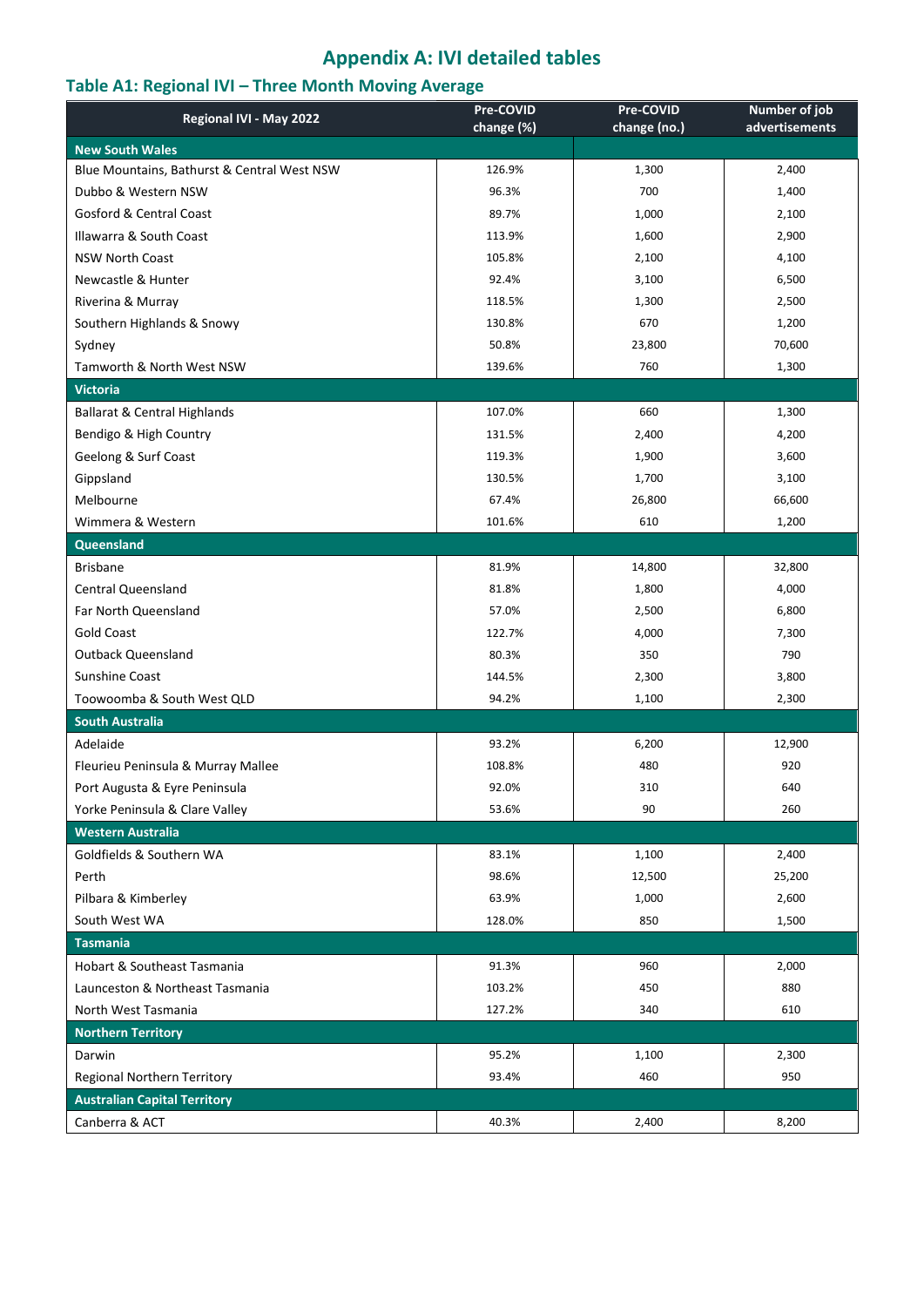# **Table A2: State and Territory IVI – Seasonally Adjusted**

|                                                                          | <b>Monthly</b>     | <b>Monthly change</b> | Pre-COVID        | Pre-COVID        | Number of job    |
|--------------------------------------------------------------------------|--------------------|-----------------------|------------------|------------------|------------------|
| IVI by Occupation & State/Territory - May 2022                           | change (%)         | (no.)                 | change (%)       | change (no.)     | advertisements   |
| <b>Australia</b>                                                         | 0.9%               | 2,800                 | 77.3%            | 130,100          | 298,400          |
| Managers                                                                 | 1.8%               | 580                   | 51.0%            | 10,900           | 32,200           |
| Professionals<br><b>Technicians and Trades Workers</b>                   | 3.5%<br>$-0.8%$    | 2,800<br>$-340$       | 58.6%<br>79.0%   | 30,200<br>17,600 | 81,800<br>40,000 |
| Community and Personal Service Workers                                   | 1.6%               | 540                   | 131.8%           | 19,300           | 33,900           |
| <b>Clerical and Administrative Workers</b>                               | 0.1%               | 30                    | 65.2%            | 18,400           | 46,600           |
| Sales Workers                                                            | $-1.3%$            | $-330$                | 92.9%            | 11,800           | 24,600           |
| Machinery Operators and Drivers                                          | $-2.1%$            | $-330$                | 101.1%           | 7,800            | 15,600           |
| Labourers                                                                | $-3.1%$            | $-780$                | 147.8%           | 14,400           | 24,200           |
| <b>New South Wales</b>                                                   | 0.3%               | 290                   | 61.3%            | 35,900           | 94,500           |
| Managers<br>Professionals                                                | 2.1%<br>2.6%       | 240<br>680            | 33.8%<br>45.2%   | 2,900<br>8,500   | 11,600<br>27,200 |
| <b>Technicians and Trades Workers</b>                                    | $-1.4%$            | $-150$                | 71.1%            | 4,700            | 11,200           |
| Community and Personal Service Workers                                   | 0.7%               | 80                    | 127.8%           | 6,100            | 10,900           |
| <b>Clerical and Administrative Workers</b>                               | $-1.3%$            | $-200$                | 42.4%            | 4,500            | 14,900           |
| Sales Workers                                                            | $-1.2%$            | $-100$                | 69.8%            | 3,300            | 7,900            |
| Machinery Operators and Drivers<br>Labourers                             | $-2.7%$            | $-110$<br>$-120$      | 113.5%           | 2,200            | 4,200            |
| <b>Victoria</b>                                                          | $-1.6%$<br>0.3%    | 260                   | 155.4%<br>70.9%  | 4,300<br>32,300  | 7,100<br>78,000  |
| Managers                                                                 | 1.4%               | 120                   | 44.0%            | 2,700            | 8,700            |
| Professionals                                                            | 1.8%               | 370                   | 55.9%            | 7,700            | 21,400           |
| <b>Technicians and Trades Workers</b>                                    | 2.1%               | 190                   | 68.6%            | 3,900            | 9,500            |
| <b>Community and Personal Service Workers</b>                            | 4.0%               | 380                   | 127.5%           | 5,400            | 9,700            |
| <b>Clerical and Administrative Workers</b>                               | $-1.2%$            | $-150$                | 53.0%            | 4,200            | 12,200           |
| Sales Workers                                                            | $-3.1%$            | $-210$<br>70          | 84.6%            | 3,000            | 6,600            |
| Machinery Operators and Drivers<br>Labourers                             | 1.9%<br>0.0%       | 0                     | 105.4%<br>161.3% | 2,000<br>4,000   | 4,000<br>6,500   |
| Queensland                                                               | 0.6%               | 330                   | 95.0%            | 29,500           | 60,400           |
| Managers                                                                 | 2.6%               | 140                   | 73.5%            | 2,300            | 5,500            |
| Professionals                                                            | 6.0%               | 870                   | 69.5%            | 6,300            | 15,400           |
| <b>Technicians and Trades Workers</b>                                    | $-2.5%$            | $-240$                | 96.3%            | 4,500            | 9,100            |
| Community and Personal Service Workers                                   | $-0.2%$            | $-10$                 | 140.4%           | 4,200            | 7,100            |
| <b>Clerical and Administrative Workers</b>                               | 0.4%               | 30<br>40              | 96.9%            | 4,600            | 9,300            |
| Sales Workers<br>Machinery Operators and Drivers                         | 0.7%<br>$-8.6%$    | $-330$                | 121.8%<br>108.2% | 2,900<br>1,800   | 5,300<br>3,500   |
| Labourers                                                                | $-7.8%$            | $-470$                | 134.3%           | 3,200            | 5,500            |
| <b>South Australia</b>                                                   | 1.0%               | 150                   | 101.5%           | 7,700            | 15,300           |
| Managers                                                                 | 0.8%               | 10                    | 90.8%            | 690              | 1,500            |
| Professionals                                                            | 4.1%               | 160                   | 80.3%            | 1,800            | 4,000            |
| <b>Technicians and Trades Workers</b>                                    | 5.1%               | 110                   | 91.4%            | 1,100            | 2,200            |
| Community and Personal Service Workers                                   | 6.6%               | 110                   | 162.5%           | 1,100            | 1,800            |
| <b>Clerical and Administrative Workers</b><br>Sales Workers              | 4.0%<br>$-6.2%$    | 100<br>$-80$          | 115.8%<br>111.0% | 1,300<br>630     | 2,500<br>1,200   |
| Machinery Operators and Drivers                                          | $-5.0%$            | $-40$                 | 96.0%            | 410              | 840              |
| Labourers                                                                | $-8.3%$            | $-120$                | 106.4%           | 690              | 1,300            |
| <b>Western Australia</b>                                                 | 3.8%               | 1.300                 | 113.3%           | 18,300           | 34,500           |
| Managers                                                                 | 4.6%               | 130                   | 103.1%           | 1,500            | 3,000            |
| Professionals                                                            | 7.8%               | 640                   | 93.2%            | 4,200            | 8,800            |
| Technicians and Trades Workers<br>Community and Personal Service Workers | -0.2%<br>4.3%      | -10<br>130            | 93.0%<br>174.6%  | 3,000<br>2,000   | 6,300<br>3,100   |
| Clerical and Administrative Workers                                      | 3.0%               | 150                   | 119.9%           | 2,700            | 5,000            |
| Sales Workers                                                            | 2.3%               | 60                    | 159.6%           | 1,600            | 2,500            |
| Machinery Operators and Drivers                                          | 1.6%               | 40                    | 80.2%            | 1,200            | 2,600            |
| Labourers                                                                | $-1.1%$            | $-30$                 | 186.2%           | 1,900            | 3,000            |
| <b>Tasmania</b>                                                          | 11.5%              | 430                   | 137.1%           | 2,400            | 4,200            |
| Managers                                                                 | 3.5%               | 10                    | 125.5%           | 220              | 390              |
| Professionals<br><b>Technicians and Trades Workers</b>                   | 35.0%<br>1.7%      | 350<br>10             | 169.5%<br>99.0%  | 850<br>270       | 1,400<br>550     |
| Community and Personal Service Workers                                   | 11.7%              | 50                    | 120.8%           | 240              | 440              |
| <b>Clerical and Administrative Workers</b>                               | 7.0%               | 40                    | 152.3%           | 380              | 630              |
| Sales Workers                                                            | $-1.1%$            | 0                     | 151.1%           | 190              | 310              |
| Machinery Operators and Drivers                                          | $-9.5%$            | $-20$                 | 79.6%            | 80               | 180              |
| Labourers                                                                | 23.4%              | 70                    | 158.9%           | 210              | 340              |
| <b>Northern Territory</b>                                                | 0.6%               | 20                    | 96.2%            | 1,600            | 3,300            |
| Managers<br>Professionals                                                | $-2.4%$<br>$-3.0%$ | $-10$<br>$-30$        | 66.2%<br>79.8%   | 140<br>380       | 340<br>860       |
| <b>Technicians and Trades Workers</b>                                    | 4.6%               | 20                    | 103.0%           | 280              | 540              |
| Community and Personal Service Workers                                   | $-5.8%$            | $-20$                 | 96.3%            | 170              | 340              |
| Clerical and Administrative Workers                                      | 16.5%              | 70                    | 126.9%           | 290              | 510              |
| Sales Workers                                                            | $-9.9%$            | $-30$                 | 118.7%           | 120              | 230              |
| Machinery Operators and Drivers                                          | 9.4%               | 20<br>20              | 137.1%<br>139.4% | 130              | 230<br>250       |
| Labourers<br><b>Australian Capital Territory</b>                         | 10.5%<br>0.6%      | 50                    | 36.7%            | 150<br>2,100     | 7,900            |
| Managers                                                                 | $-3.1%$            | $-40$                 | 43.5%            | 330              | 1,100            |
| Professionals                                                            | $-1.4%$            | $-40$                 | 24.1%            | 560              | 2,900            |
| <b>Technicians and Trades Workers</b>                                    | 1.8%               | 10                    | 38.4%            | 210              | 750              |
| Community and Personal Service Workers                                   | 8.1%               | 50                    | 56.2%            | 240              | 670              |
| Clerical and Administrative Workers                                      | 1.0%               | 20                    | 39.7%            | 440              | 1,500            |
| Sales Workers                                                            | 6.4%<br>7.6%       | 30                    | 44.8%<br>48.6%   | 140              | 440<br>180       |
| Machinery Operators and Drivers<br>Labourers                             | $-18.6%$           | 10<br>$-80$           | 53.6%            | 60<br>130        | 360              |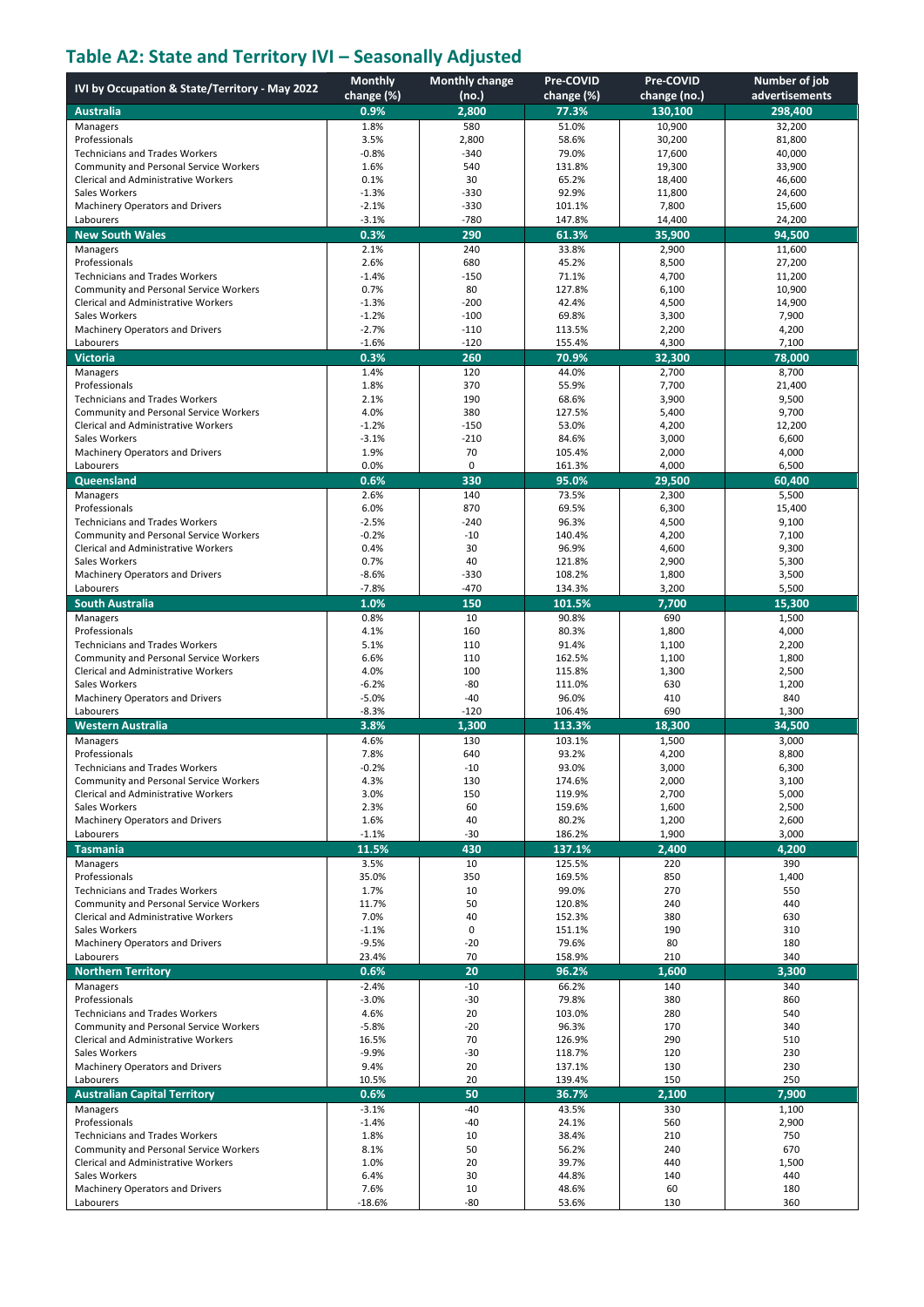# **Table A3: Occupational IVI – Seasonally Adjusted**

| IVI by Detailed Occupation - May 2022                          | <b>Monthly</b><br>change (%) | <b>Monthly</b><br>change (no.) | Pre-COVID<br>change (%) | Pre-COVID<br>change (no.) | Number of job<br>advertisements |
|----------------------------------------------------------------|------------------------------|--------------------------------|-------------------------|---------------------------|---------------------------------|
| <b>Managers</b>                                                | 1.8%                         | 580                            | 51.0%                   | 10,900                    | 32,200                          |
| Chief Executives, Managing Directors & Legislators             | 2.8%                         | 30                             | 43.9%                   | 350                       | 1,100                           |
| <b>Farmers and Farm Managers</b>                               | 3.6%                         | 10                             | 94.2%                   | 120                       | 260                             |
| Hospitality, Retail and Service Managers                       | 2.3%                         | 210                            | 84.7%                   | 4,300                     | 9,300                           |
| <b>Corporate Managers</b>                                      | 0.4%                         | 40                             | 24.2%                   | 2,100                     | 10,900                          |
| Construction, Production and Distribution Managers             | 4.3%                         | 320                            | 55.2%                   | 2,700                     | 7,600                           |
| Health, Education, ICT and Other Managers                      | -0.3%                        | $-10$                          | 82.5%                   | 1,300                     | 2,900                           |
| <b>Professionals</b>                                           | 3.5%                         | 2,800                          | 58.6%                   | 30,200                    | 81,800                          |
| <b>Arts and Media Professionals</b>                            | 8.4%                         | 120                            | 101.8%                  | 780                       | 1,500                           |
| <b>Education Professionals</b>                                 | 10.7%                        | 390                            | 112.9%                  | 2,100                     | 4,000                           |
| <b>ICT Professionals</b>                                       | 2.1%                         | 310                            | 37.5%                   | 4,100                     | 15,200                          |
| Legal, Social and Welfare Professionals                        | 5.0%                         | 410                            | 65.1%                   | 3,400                     | 8,600                           |
| Business, Finance and Human Resource Professionals             | 1.9%                         | 240                            | 35.1%                   | 3,300                     | 12,600                          |
| Information Professionals                                      | 1.1%                         | 40                             | 54.6%                   | 1,200                     | 3,400                           |
| Sales, Marketing & Public Relations Professionals              | 3.1%                         | 150                            | 64.0%                   | 2,000                     | 5,200                           |
| Transport and Design Professionals, and Architects             | 5.3%                         | 170                            | 43.3%                   | 1,000                     | 3,300                           |
| Engineers                                                      | 4.4%                         | 270                            | 56.8%                   | 2,300                     | 6,300                           |
| Science Professionals and Veterinarians                        | 2.9%                         | 60                             | 150.3%                  | 1,400                     | 2,300                           |
| Health Diagnostic and Therapy Professionals                    | 0.1%                         | 10                             | 65.6%                   | 2,900                     | 7,400                           |
| <b>Medical Practitioners and Nurses</b>                        | 6.2%                         | 710                            | 92.8%                   | 5,800                     | 12,000                          |
| <b>Technicians and Trades Workers</b>                          | $-0.8%$                      | $-340$                         | 79.0%                   | 17,600                    | 40,000                          |
| Engineering, ICT and Science Technicians                       | $-0.2%$                      | $-10$                          | 45.2%                   | 2,200                     | 6,900                           |
| Automotive and Engineering Trades Workers                      | 0.3%                         | 30                             | 64.1%                   | 4,200                     | 10,800                          |
| <b>Construction Trades Workers</b>                             | $-3.5%$                      | $-140$                         | 95.2%                   | 1,900                     | 3,900                           |
| Electrotechnology and Telecommunications Trades Workers        | 1.1%                         | 50                             | 74.4%                   | 1,900                     | 4,500                           |
| Food Trades Workers                                            | $-3.1%$                      | $-280$                         | 132.7%                  | 5,100                     | 8,900                           |
| Skilled Animal and Horticultural Workers                       | 0.5%                         | 10                             | 108.5%                  | 940                       | 1,800                           |
| Hairdressers, Printing, Clothing and Wood Trades Workers       | 0.6%                         | 10                             | 67.4%                   | 710                       | 1,800                           |
| Jewellers, Arts and Other Trades Workers                       | 6.0%                         | 80                             | 131.4%                  | 800                       | 1,400                           |
| <b>Community and Personal Service Workers</b>                  | 1.6%                         | 540                            | 131.8%                  | 19,300                    | 33,900                          |
| Health and Welfare Support Workers                             | 2.2%                         | 70                             | 119.2%                  | 1,700                     | 3,100                           |
| <b>Carers and Aides</b>                                        | 4.4%                         | 610                            | 119.2%                  | 7,900                     | 14,500                          |
| <b>Hospitality Workers</b>                                     | $-6.7%$                      | $-850$                         | 186.3%                  | 7,700                     | 11,800                          |
| <b>Protective Service Workers</b>                              | 11.5%                        | 140                            | 86.6%                   | 620                       | 1,300                           |
| Sports, Travel and Personal Service Workers                    | 5.9%                         | 170                            | 81.1%                   | 1,400                     | 3,100                           |
| <b>Clerical and Administrative Workers</b>                     | 0.1%                         | 30                             | 65.2%                   | 18,400                    | 46,600                          |
| <b>Numerical Clerks</b>                                        | $-0.4%$                      | $-30$                          | 46.5%                   | 2,700                     | 8,400                           |
| Clerical and Office Support Workers                            | 5.9%                         | 70                             | 100.0%                  | 600                       | 1,200                           |
| Other Clerical and Administrative Workers                      | 3.0%                         | 220                            | 63.8%                   | 2,900                     | 7,600                           |
| Office Managers, Administrators and Secretaries                | 0.6%                         | 40                             | 37.0%                   | 1,800                     | 6,700                           |
| General-Inquiry Clerks, Call Centre Workers, and Receptionists | $-1.4%$                      | $-320$                         | 84.2%                   | 10,400                    | 22,800                          |
| <b>Sales Workers</b>                                           | $-1.3%$                      | $-330$                         | 92.9%                   | 11,800                    | 24,600                          |
| Sales Representatives and Agents                               | 0.5%                         | 30                             | 37.9%                   | 1,700                     | 6,100                           |
| Sales Assistants and Salespersons                              | $-1.8%$                      | $-310$                         | 128.8%                  | 9,500                     | 16,800                          |
| <b>Sales Support Workers</b>                                   | $-5.4%$                      | $-110$                         | 95.1%                   | 910                       | 1,900                           |
| <b>Machinery Operators and Drivers</b>                         | $-2.1%$                      | $-330$                         | 101.1%                  | 7,800                     | 15,600                          |
| Machine and Stationary Plant Operators                         | 2.4%                         | 90                             | 85.5%                   | 1,700                     | 3,600                           |
| <b>Mobile Plant Operators</b>                                  | 0.3%                         | 10                             | 57.7%                   | 1,400                     | 3,700                           |
| Drivers and Storepersons                                       | $-5.2%$                      | $-450$                         | 139.5%                  | 4,800                     | 8,300                           |
| <b>Labourers</b>                                               | $-3.1%$                      | $-780$                         | 147.8%                  | 14,400                    | 24,200                          |
| <b>Cleaners and Laundry Workers</b>                            | $-0.8%$                      | $-40$                          | 247.7%                  | 3,900                     | 5,400                           |
| <b>Construction and Mining Labourers</b>                       | $-3.7%$                      | $-90$                          | 111.4%                  | 1,200                     | 2,300                           |
| <b>Factory Process Workers</b>                                 | $-0.8%$                      | $-30$                          | 112.6%                  | 2,000                     | 3,700                           |
| Farm, Forestry and Garden Workers                              | $-1.0%$                      | $-10$                          | 145.4%                  | 840                       | 1,400                           |
| <b>Food Preparation Assistants</b>                             | $-0.3%$                      | $-10$                          | 287.2%                  | 2,800                     | 3,700                           |
| <b>Other Labourers</b>                                         | $-3.4%$                      | $-280$                         | 105.8%                  | 4,000                     | 7,800                           |
| <b>Australian Total</b>                                        | 0.9%                         | 2,800                          | 77.3%                   | 130,100                   | 298,400                         |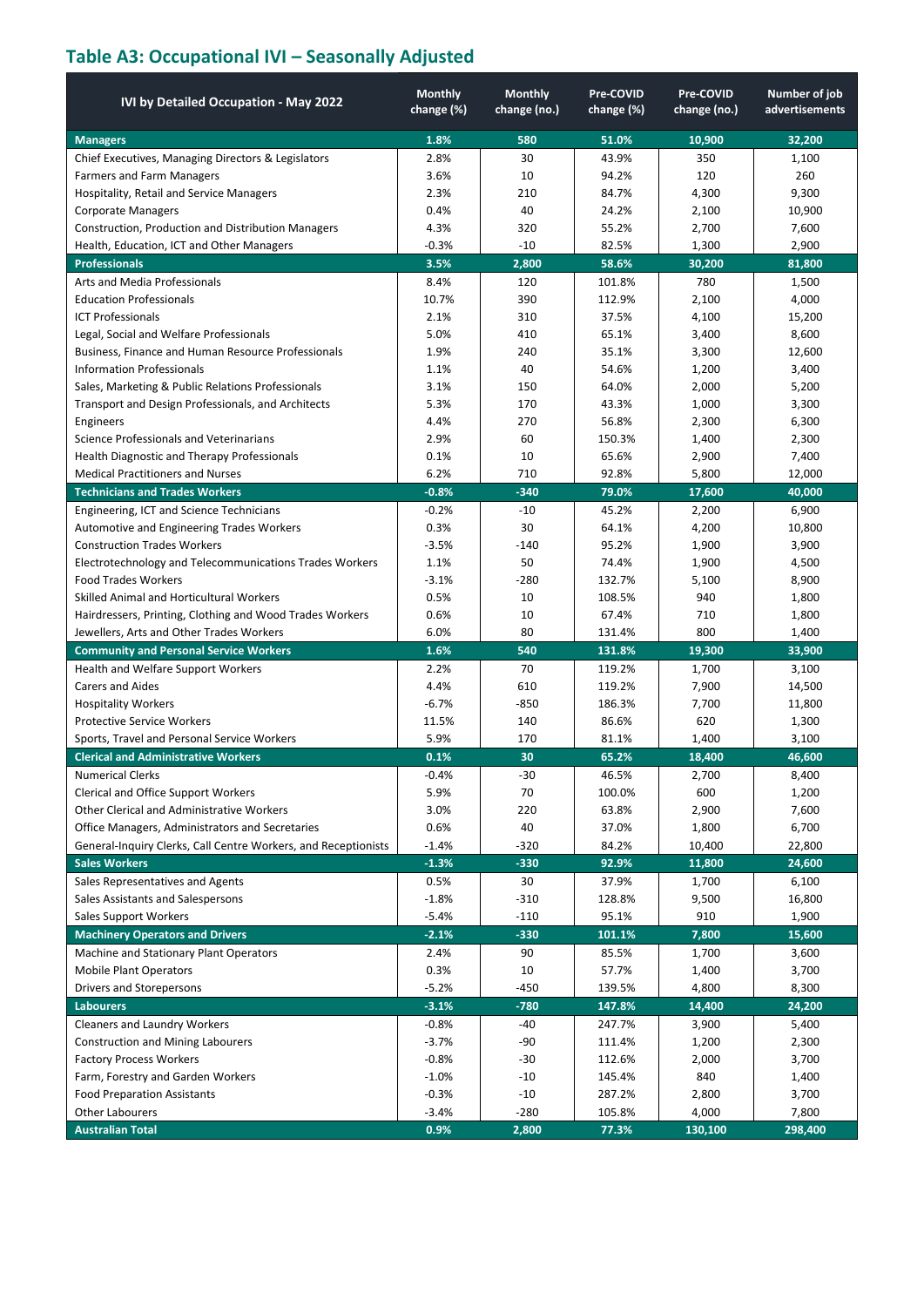# **Table A4: State and Territory Skill Level Internet Vacancy Index – Seasonally Adjusted**

| IVI by Skill Level & State/Territory - May 2022      | <b>Monthly</b><br>change (%) | <b>Monthly</b><br>change (no.) | Pre-COVID<br>change (%) | Pre-COVID<br>change (no.) | Number of job<br>advertisements |
|------------------------------------------------------|------------------------------|--------------------------------|-------------------------|---------------------------|---------------------------------|
| <b>Australia</b>                                     | 0.9%                         | 2,800                          | 77.3%                   | 130,100                   | 298,400                         |
| Skill Level 1 - Bachelor degree or higher            | 3.1%                         | 3,100                          | 54.3%                   | 36,500                    | 103,800                         |
| Skill Level 2 - Advanced Diploma or Diploma          | 0.6%                         | 200                            | 65.3%                   | 12,500                    | 31,600                          |
| Skill Level 3 - Certificate IV or III* (Skilled VET) | 0.3%                         | 130                            | 80.1%                   | 19,100                    | 42,900                          |
| Skill Level 4 - Certificate II or III                | $-0.6%$                      | $-480$                         | 93.0%                   | 38,600                    | 80,100                          |
| Skill Level 5 - Certificate I or secondary education | $-2.0%$                      | $-810$                         | 143.9%                  | 23,800                    | 40,400                          |
| <b>New South Wales</b>                               | 0.3%                         | 290                            | 61.3%                   | 35,900                    | 94,500                          |
| Skill Level 1 - Bachelor degree or higher            | 2.5%                         | 850                            | 40.0%                   | 10,100                    | 35,300                          |
| Skill Level 2 - Advanced Diploma or Diploma          | $-0.7%$                      | $-70$                          | 48.4%                   | 3,300                     | 10,000                          |
| Skill Level 3 - Certificate IV or III* (Skilled VET) | 1.0%                         | 120                            | 62.5%                   | 4,800                     | 12,600                          |
| Skill Level 4 - Certificate II or III                | $-1.8%$                      | $-460$                         | 80.0%                   | 10,900                    | 24,600                          |
| Skill Level 5 - Certificate I or secondary education | $-2.0%$                      | $-250$                         | 133.3%                  | 7,000                     | 12,300                          |
| <b>Victoria</b>                                      | 0.3%                         | 260                            | 70.9%                   | 32,300                    | 78,000                          |
| Skill Level 1 - Bachelor degree or higher            | 1.5%                         | 390                            | 50.1%                   | 9,100                     | 27,400                          |
| Skill Level 2 - Advanced Diploma or Diploma          | 1.5%                         | 120                            | 53.4%                   | 2,800                     | 8,000                           |
| Skill Level 3 - Certificate IV or III* (Skilled VET) | 2.3%                         | 230                            | 69.0%                   | 4,200                     | 10,200                          |
| Skill Level 4 - Certificate II or III                | $-0.7%$                      | $-150$                         | 85.4%                   | 10,000                    | 21,700                          |
| Skill Level 5 - Certificate I or secondary education | $-0.7%$                      | $-80$                          | 145.3%                  | 6,400                     | 10,800                          |
| <b>Queensland</b>                                    | 0.6%                         | 330                            | 95.0%                   | 29,500                    | 60,400                          |
| Skill Level 1 - Bachelor degree or higher            | 5.4%                         | 980                            | 68.0%                   | 7,700                     | 19,100                          |
| Skill Level 2 - Advanced Diploma or Diploma          | 0.0%                         | $\Omega$                       | 91.8%                   | 3,100                     | 6,500                           |
| Skill Level 3 - Certificate IV or III* (Skilled VET) | $-0.8%$                      | -80                            | 107.2%                  | 5,100                     | 9,800                           |
| Skill Level 4 - Certificate II or III                | $-3.5%$                      | $-590$                         | 107.6%                  | 8,500                     | 16,400                          |
| Skill Level 5 - Certificate I or secondary education | $-3.4%$                      | $-320$                         | 145.3%                  | 5,300                     | 8,900                           |
| <b>South Australia</b>                               | 1.0%                         | 150                            | 101.5%                  | 7,700                     | 15,300                          |
| Skill Level 1 - Bachelor degree or higher            | 3.5%                         | 170                            | 80.0%                   | 2,200                     | 4,900                           |
| Skill Level 2 - Advanced Diploma or Diploma          | 2.3%                         | 40                             | 99.7%                   | 800                       | 1,600                           |
| Skill Level 3 - Certificate IV or III* (Skilled VET) | 3.7%                         | 80                             | 100.7%                  | 1,100                     | 2,300                           |
| Skill Level 4 - Certificate II or III                | 3.4%                         | 140                            | 122.6%                  | 2,400                     | 4,400                           |
| Skill Level 5 - Certificate I or secondary education | -8.3%                        | $-190$                         | 118.2%                  | 1,200                     | 2,100                           |
| <b>Western Australia</b>                             | 3.8%                         | 1,300                          | 113.3%                  | 18,300                    | 34,500                          |
| Skill Level 1 - Bachelor degree or higher            | 6.7%                         | 670                            | 91.7%                   | 5,100                     | 10,700                          |
| Skill Level 2 - Advanced Diploma or Diploma          | 4.8%                         | 170                            | 106.2%                  | 1,900                     | 3,700                           |
| Skill Level 3 - Certificate IV or III* (Skilled VET) | $-0.6%$                      | $-40$                          | 101.3%                  | 3,100                     | 6,200                           |
| Skill Level 4 - Certificate II or III                | 3.6%                         | 320                            | 119.6%                  | 5,000                     | 9,200                           |
| Skill Level 5 - Certificate I or secondary education | 0.6%                         | 30                             | 201.9%                  | 3,000                     | 4,500                           |
| <b>Tasmania</b>                                      | 11.5%                        | 430                            | 137.1%                  | 2,400                     | 4,200                           |
| Skill Level 1 - Bachelor degree or higher            | 29.7%                        | 370                            | 164.1%                  | 1,000                     | 1,600                           |
| Skill Level 2 - Advanced Diploma or Diploma          | 2.5%                         | 10                             | 102.0%                  | 220                       | 430                             |
| Skill Level 3 - Certificate IV or III* (Skilled VET) | $-0.2%$                      | 0                              | 105.6%                  | 260                       | 500                             |
| Skill Level 4 - Certificate II or III                | 7.4%                         | 70                             | 129.1%                  | 600                       | 1,100                           |
| Skill Level 5 - Certificate I or secondary education | 9.1%                         | 50                             | 159.6%                  | 350                       | 570                             |
| <b>Northern Territory</b>                            | 0.6%                         | 20                             | 96.2%                   | 1,600                     | 3,300                           |
| Skill Level 1 - Bachelor degree or higher            | $-2.9%$                      | $-30$                          | 76.0%                   | 470                       | 1,100                           |
| Skill Level 2 - Advanced Diploma or Diploma          | $-6.6%$                      | $-30$                          | 73.6%                   | 160                       | 370                             |
| Skill Level 3 - Certificate IV or III* (Skilled VET) | 10.8%                        | 60                             | 110.3%                  | 310                       | 600                             |
| Skill Level 4 - Certificate II or III                | 7.8%                         | 60                             | 118.5%                  | 460                       | 840                             |
| Skill Level 5 - Certificate I or secondary education | $-0.5%$                      | 0                              | 146.3%                  | 240                       | 410                             |
| <b>Australian Capital Territory</b>                  | 0.6%                         | 50                             | 36.7%                   | 2,100                     | 7,900                           |
| Skill Level 1 - Bachelor degree or higher            | $-2.2%$                      | -80                            | 28.0%                   | 810                       | 3,700                           |
| Skill Level 2 - Advanced Diploma or Diploma          | 0.4%                         | 0                              | 35.0%                   | 250                       | 960                             |
| Skill Level 3 - Certificate IV or III* (Skilled VET) | 3.7%                         | 30                             | 41.8%                   | 240                       | 810                             |
| Skill Level 4 - Certificate II or III                | 2.4%                         | 40                             | 43.1%                   | 540                       | 1,800                           |
| Skill Level 5 - Certificate I or secondary education | 7.5%                         | 50                             | 80.0%                   | 310                       | 710                             |

The skill level is derived based on a classification used by the Australian Bureau of Statistics that measures skill level of occupations according to the level of educational attainment/experience commensurate with each occupation. \*Includes at least two years of on the job training.